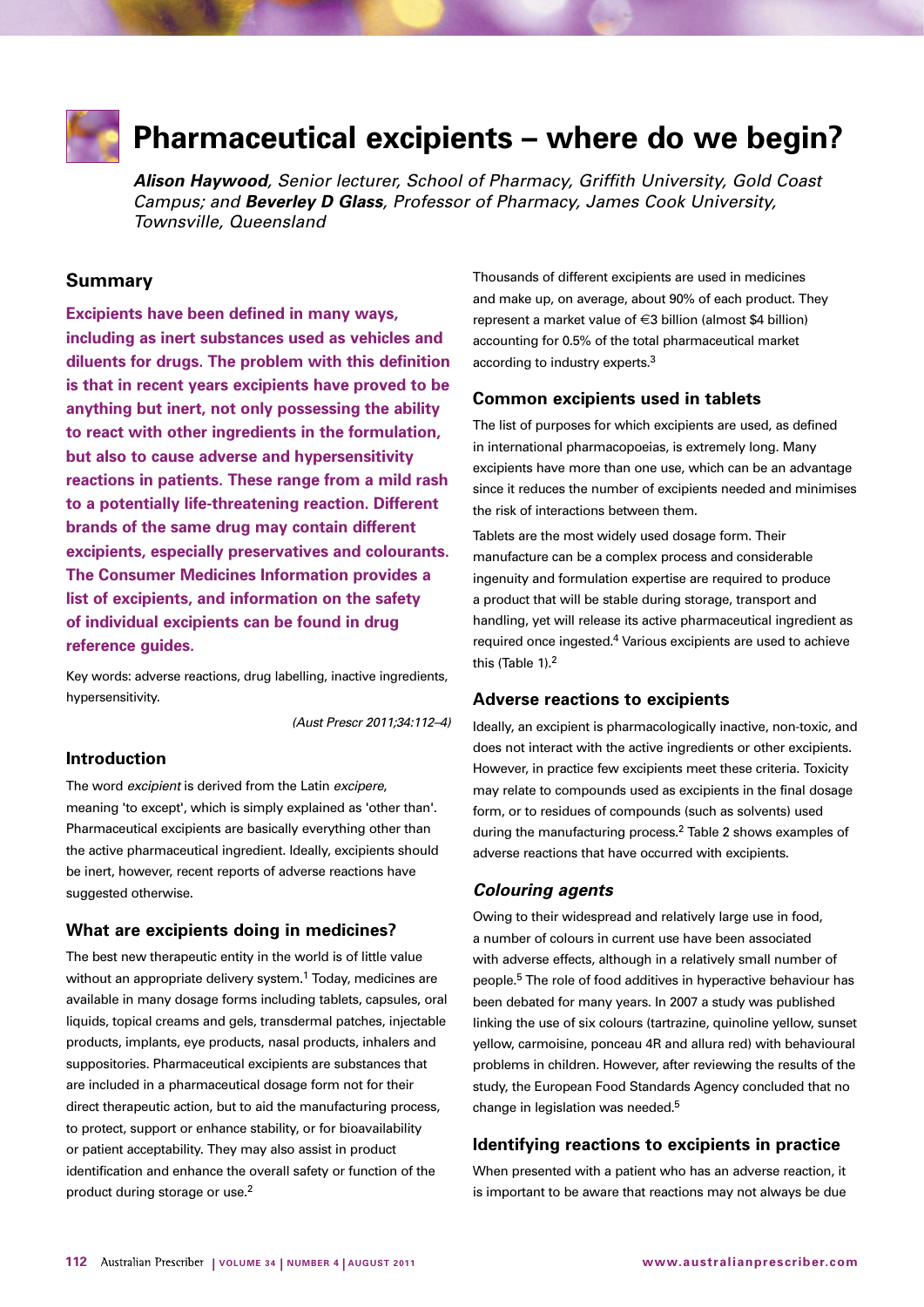*Table 1*

# **Common excipients used in tablets**

| <b>Excipient</b>                                    | <b>Function</b>                                                                                                                                                                                                                                                                                                                                                                                                                                                                                                                             | <b>Examples</b>                                                                                                           |
|-----------------------------------------------------|---------------------------------------------------------------------------------------------------------------------------------------------------------------------------------------------------------------------------------------------------------------------------------------------------------------------------------------------------------------------------------------------------------------------------------------------------------------------------------------------------------------------------------------------|---------------------------------------------------------------------------------------------------------------------------|
| <b>Diluents</b>                                     | Provide bulk and enable accurate dosing of potent<br>ingredients                                                                                                                                                                                                                                                                                                                                                                                                                                                                            | Sugar compounds e.g. lactose, dextrin,<br>glucose, sucrose, sorbitol                                                      |
|                                                     |                                                                                                                                                                                                                                                                                                                                                                                                                                                                                                                                             | Inorganic compounds e.g. silicates, calcium<br>and magnesium salts, sodium or potassium<br>chloride                       |
| Binders,<br>compression aids,<br>granulating agents | Bind the tablet ingredients together giving form and<br>Mainly natural or synthetic polymers e.g.<br>mechanical strength<br>starches, sugars, sugar alcohols and cellulose<br>derivatives                                                                                                                                                                                                                                                                                                                                                   |                                                                                                                           |
| Disintegrants                                       | Aid dispersion of the tablet in the gastrointestinal<br>Compounds which swell or dissolve in water<br>tract, releasing the active ingredient and increasing the<br>e.g. starch, cellulose derivatives and alginates,<br>surface area for dissolution<br>crospovidone                                                                                                                                                                                                                                                                        |                                                                                                                           |
| Glidants                                            | Improve the flow of powders during tablet<br>Colloidal anhydrous silicon and other silica<br>manufacturing by reducing friction and adhesion<br>compounds<br>between particles. Also used as anti-caking agents.                                                                                                                                                                                                                                                                                                                            |                                                                                                                           |
| Lubricants                                          | Similar action to glidants, however, they may slow<br>Stearic acid and its salts (e.g. magnesium<br>disintegration and dissolution. The properties<br>stearate)<br>of glidants and lubricants differ, although some<br>compounds, such as starch and talc, have both actions.                                                                                                                                                                                                                                                               |                                                                                                                           |
| Tablet coatings<br>and films                        | Sugar (sucrose) has now been replaced by film<br>Protect tablet from the environment (air, light and<br>moisture), increase the mechanical strength, mask<br>coating using natural or synthetic polymers.<br>Polymers that are insoluble in acid, e.g. cellulose<br>taste and smell, aid swallowing, assist in product<br>identification. Can be used to modify release of the<br>acetate phthalate, are used for enteric coatings<br>active ingredient. May contain flavours and colourings.<br>to delay release of the active ingredient. |                                                                                                                           |
| Colouring agents                                    | Improve acceptability to patients, aid identification<br>and prevent counterfeiting. Increase stability of light-<br>sensitive drugs.                                                                                                                                                                                                                                                                                                                                                                                                       | Mainly synthetic dyes and natural colours.<br>Compounds that are themselves natural<br>pigments of food may also be used. |

| Table 2                                                |                               |                                                                                                            |  |
|--------------------------------------------------------|-------------------------------|------------------------------------------------------------------------------------------------------------|--|
| Common examples of adverse reactions to excipients 2,5 |                               |                                                                                                            |  |
| <b>Excipient</b>                                       | <b>Function</b>               | <b>Caution in practice</b>                                                                                 |  |
| Tartrazine                                             | Colouring agent               | Reported cases of hypersensitivity, and hyperkinetic activity in children                                  |  |
| Aspartame                                              | Sweetener                     | Caution in patients with phenylketonuria                                                                   |  |
| Benzalkonium<br>chloride                               | Preservative                  | Bronchoconstriction (nebuliser solutions) and ocular toxicity (soft contact<br>lens solutions)             |  |
| Sodium<br>metabisulphite                               | Antioxidant                   | Hypersensitivity, including bronchospasm and anaphylaxis, are reported<br>for all sulphites                |  |
| Propyl gallate                                         | Antioxidant                   | Contact sensitivity and skin reactions                                                                     |  |
| Lactose                                                | Tablet filler                 | Caution in patients with galactosaemia, glucose-galactose malabsorption<br>syndrome, or lactase deficiency |  |
| Sesame oil                                             | Oil (injections)              | Hypersensitivity reactions reported                                                                        |  |
| Lanolin (wool fat)                                     | Emulsifier (topical products) | Skin hypersensitivity reactions, caution in patients with known sensitivity                                |  |